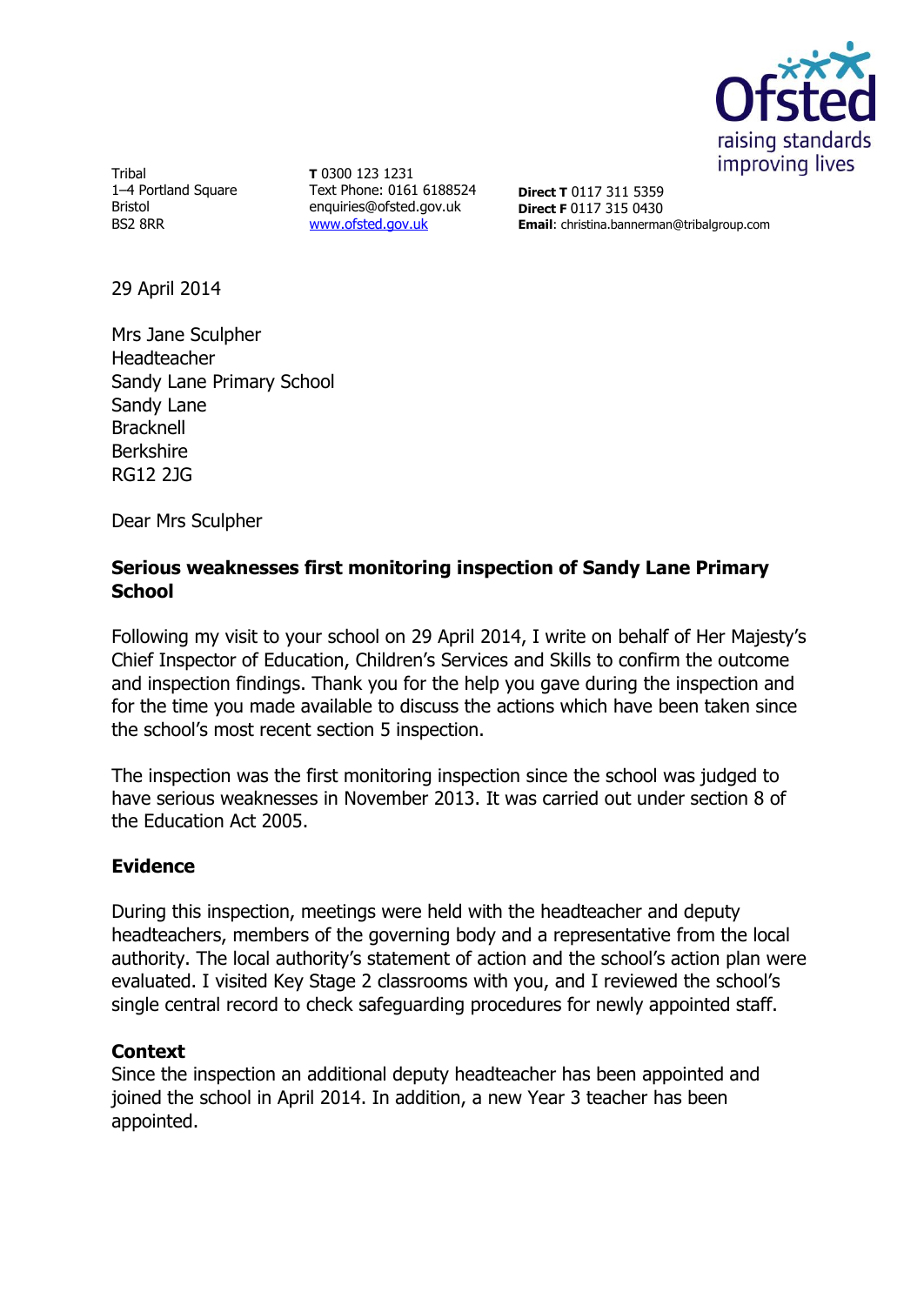

## **The quality of leadership and management at the school**

Following the inspection you worked quickly to adapt the school action plan to address the identified areas for improvement. You have set challenging targets for pupil achievement at all levels and are ensuring that progress towards these targets is closely monitored and evaluated. One teacher commented that staff feel they are driven 'fiercely but with compassion' by your determined aspiration for the school to become good.

The leadership team has recently been strengthened by the appointment of an additional deputy headteacher who will lead work on improving the teaching of phonics (letters and the sounds they make). Training from external consultants has been brokered by the local authority for the senior leadership team. This is helping leaders to base their lesson observation judgments on a wider range of evidence, including pupils' progress over time and the quality of teachers' marking and lesson planning. These judgments now need to feed into bespoke training for teachers to ensure more rapid improvement in standards of teaching.

Useful work with the local authority school improvement advisor has resulted in the development of more rigorous tracking systems to monitor pupils' progress. This has helped you to identify those pupils in need of additional support; you are now evaluating how well this support has worked and adjusting it as required to make sure that it is working to raise achievement.

There has been helpful training for all teachers in how to understand and use information on pupils' progress. This means that they are now better able to challenge pupils to achieve higher levels and has resulted in some improvements in the levels and speed of progress in several year groups. The progress of girls in Key Stage 1 is now more promising; however, it remains below target at Key Stage 2. The progress of pupils eligible for additional government funding is not yet showing signs of improvement and this must be addressed urgently.

Teachers have benefited from sharing practice in the teaching of phonics with a partner school, led by a local leader of education (LLE), to develop their skills in this area. Senior leadership and local authority observations of the teaching of phonics at Key Stage 1 have shown early signs of improving standards and no inadequate teaching last term, but there is still work to do for it to become consistently good.

You have focused robustly on improving standards in mathematics. In addition to support offered by your partner school you have brokered the services of an external mathematics consultant to work with teachers and to review the impact of this training. On a recent visit, pleasingly he found elements of outstanding teaching. As a result of this work, pupils are making better progress in mathematics than in previous years, and at Key Stage 1, standards have risen to higher than the national average. However, at Key Stage 2, the legacy of previously weaker teaching has not